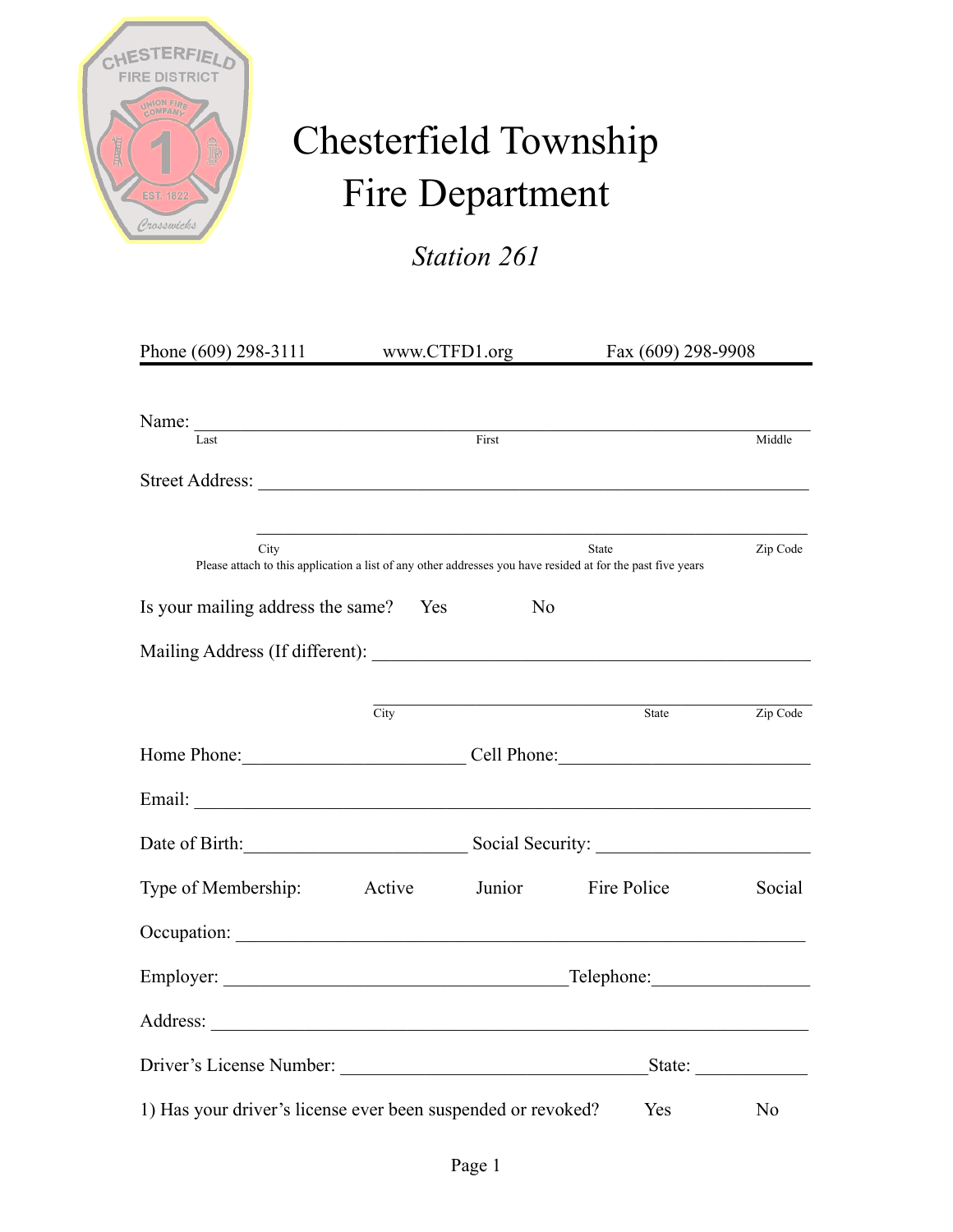If yes please explain on a separate paper and attach.

| 2) Have you ever been involved in a motor vehicle accident?                                | Yes | N <sub>0</sub> |  |  |
|--------------------------------------------------------------------------------------------|-----|----------------|--|--|
| If yes please explain on a separate paper and attach.                                      |     |                |  |  |
| 3) Have you ever been arrested and/or convicted of a felony?                               | Yes | N <sub>o</sub> |  |  |
| If yes please explain on a separate paper and attach.                                      |     |                |  |  |
| 4) Have you ever been charged with a crime as a juvenile?                                  | Yes | N <sub>0</sub> |  |  |
| If yes please explain on a separate paper and attach.                                      |     |                |  |  |
| 5) Are you currently or ever have been a member of another emergency service               |     |                |  |  |
| organization?                                                                              | Yes | N <sub>0</sub> |  |  |
| If yes please list all organizations on a separate paper complete with addresses           |     |                |  |  |
| and contact numbers.                                                                       |     |                |  |  |
| 6) Have you ever been expelled or suspended from any fire company or emergency             |     |                |  |  |
| service organization?                                                                      | Yes | N <sub>0</sub> |  |  |
| If yes please explain on a separate paper and attach.                                      |     |                |  |  |
| 7) Do you have a New Jersey Firefighter certification number?                              | Yes | N <sub>o</sub> |  |  |
|                                                                                            |     |                |  |  |
| 8) Please list and attach copies of any certifications you possess that relate to the fire |     |                |  |  |
| service:                                                                                   |     |                |  |  |

 $\mathcal{L}_\text{max} = \mathcal{L}_\text{max} = \mathcal{L}_\text{max} = \mathcal{L}_\text{max} = \mathcal{L}_\text{max} = \mathcal{L}_\text{max} = \mathcal{L}_\text{max} = \mathcal{L}_\text{max} = \mathcal{L}_\text{max} = \mathcal{L}_\text{max} = \mathcal{L}_\text{max} = \mathcal{L}_\text{max} = \mathcal{L}_\text{max} = \mathcal{L}_\text{max} = \mathcal{L}_\text{max} = \mathcal{L}_\text{max} = \mathcal{L}_\text{max} = \mathcal{L}_\text{max} = \mathcal{$ 

 $\mathcal{L}_\text{max} = \mathcal{L}_\text{max} = \mathcal{L}_\text{max} = \mathcal{L}_\text{max} = \mathcal{L}_\text{max} = \mathcal{L}_\text{max} = \mathcal{L}_\text{max} = \mathcal{L}_\text{max} = \mathcal{L}_\text{max} = \mathcal{L}_\text{max} = \mathcal{L}_\text{max} = \mathcal{L}_\text{max} = \mathcal{L}_\text{max} = \mathcal{L}_\text{max} = \mathcal{L}_\text{max} = \mathcal{L}_\text{max} = \mathcal{L}_\text{max} = \mathcal{L}_\text{max} = \mathcal{$ 

 $\mathcal{L}_\text{max} = \mathcal{L}_\text{max} = \mathcal{L}_\text{max} = \mathcal{L}_\text{max} = \mathcal{L}_\text{max} = \mathcal{L}_\text{max} = \mathcal{L}_\text{max} = \mathcal{L}_\text{max} = \mathcal{L}_\text{max} = \mathcal{L}_\text{max} = \mathcal{L}_\text{max} = \mathcal{L}_\text{max} = \mathcal{L}_\text{max} = \mathcal{L}_\text{max} = \mathcal{L}_\text{max} = \mathcal{L}_\text{max} = \mathcal{L}_\text{max} = \mathcal{L}_\text{max} = \mathcal{$ 

 $\overline{\phantom{a}}$  , and the contribution of the contribution of the contribution of the contribution of the contribution of the contribution of the contribution of the contribution of the contribution of the contribution of the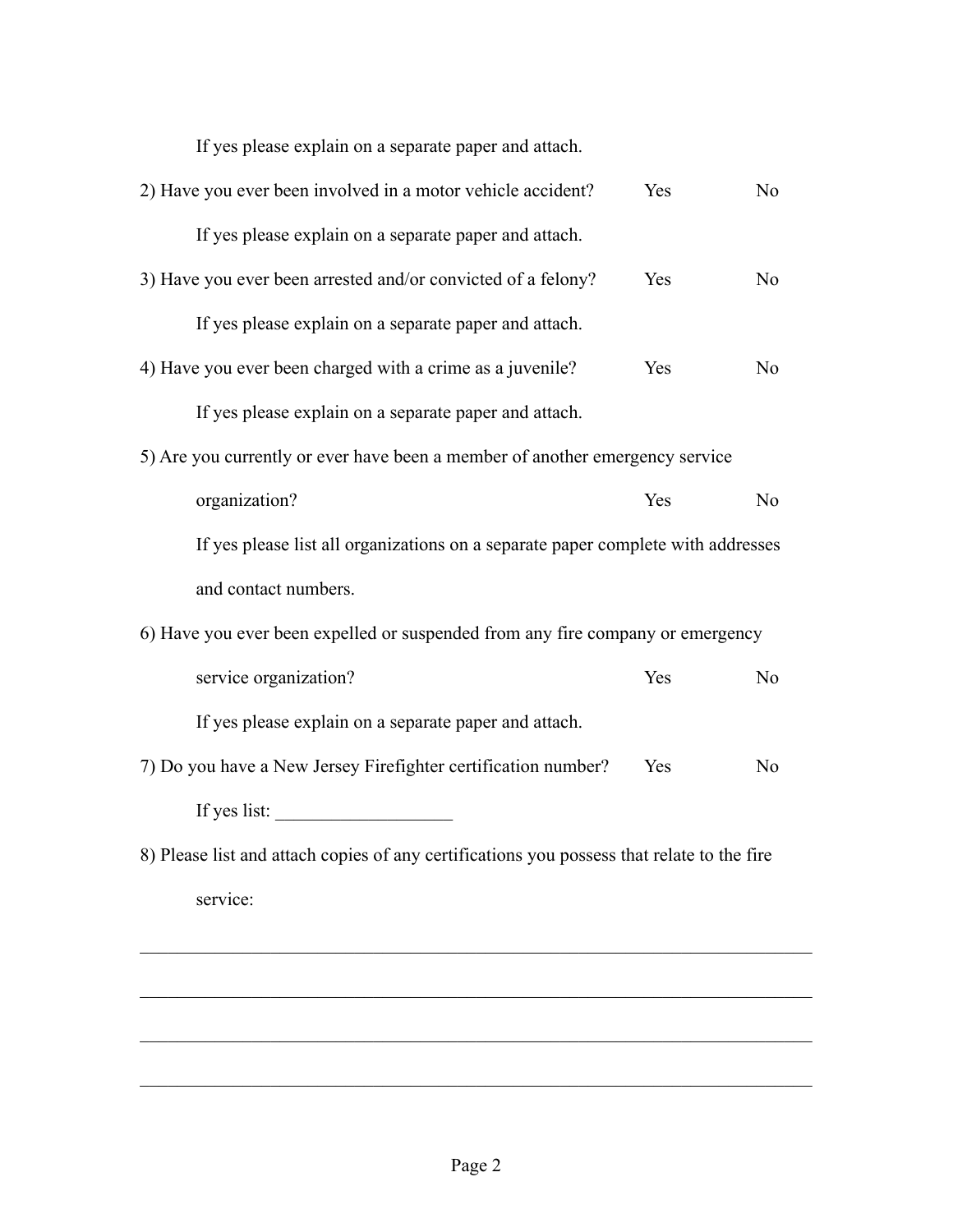9) Please list two character references that are not related nor reside with you:

| 1)                                                  |           |  |
|-----------------------------------------------------|-----------|--|
| Name:                                               |           |  |
|                                                     |           |  |
| Phone: 2008                                         |           |  |
|                                                     |           |  |
| 2)                                                  |           |  |
| Name:<br><u> 1989 - Andrea Albert III, martin a</u> |           |  |
|                                                     |           |  |
| Phone:                                              | Relation: |  |

I certify that all information provided in this application is true and complete to the best of my knowledge. I understand that inaccurate or falsified statements on this application will be grounds for rejection of my application for membership or termination of the membership. I authorize the investigation of the statements contained herein. I give the Chesterfield Township Fire Department and the Board of Fire Commissioners District #1 of Chesterfield and Hamilton permission to contact my character references, employers past and present, and any previous fire and emergency service organizations regarding this application. My character references, employers, and previous fire or emergency service organization may release any and all pertinent information, personal or otherwise related to my membership application. I also release all parties from any liability or damage that may result from the release of this information. I understand that a criminal background investigation will be conducted and the validity of my driver's license will be checked. I understand that I may be required to submit to a medical evaluation or provide a licensed physician's statement as to my medical eligibility depending on the type of membership for which I am applying.

I have read and understand the above statement: